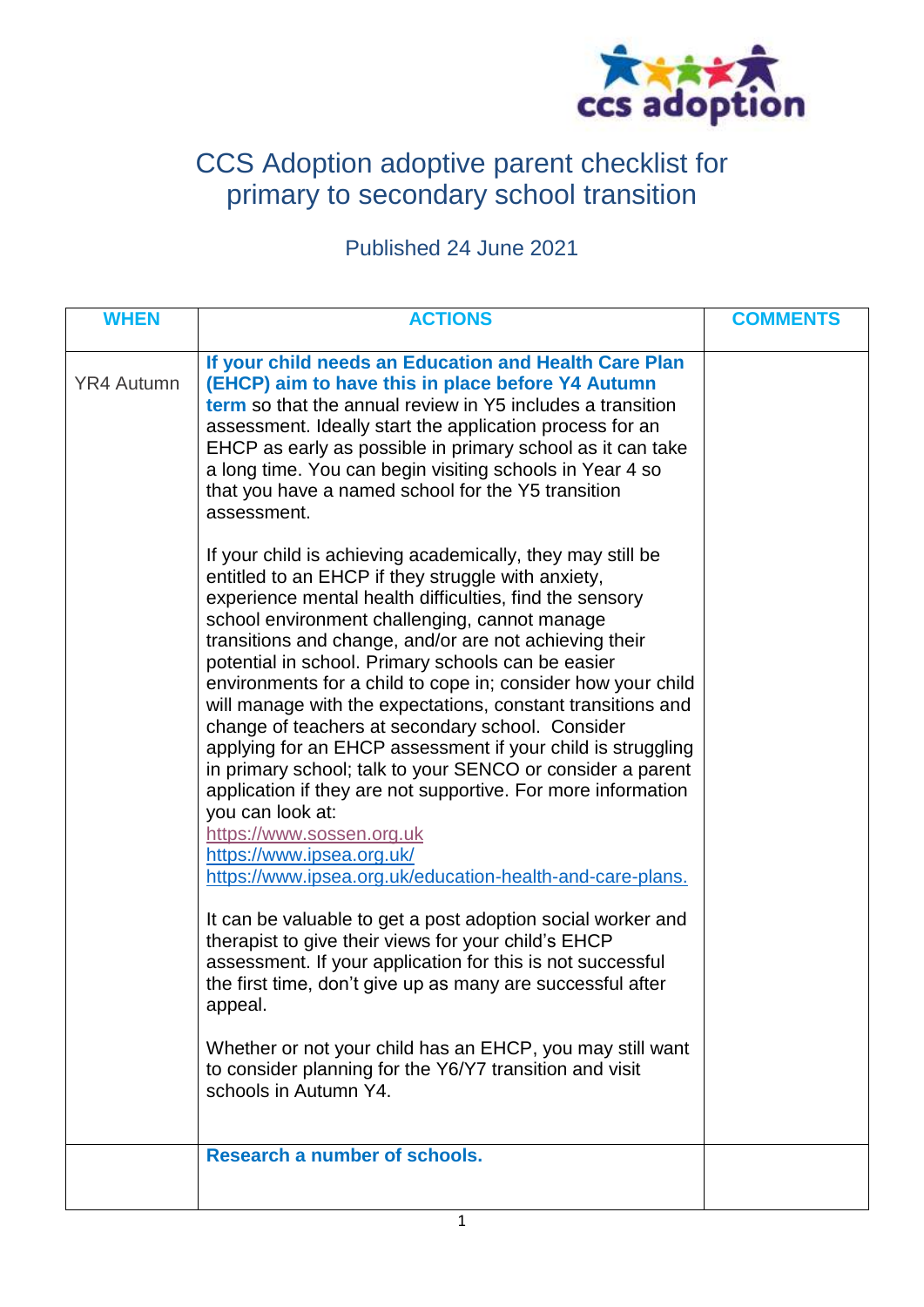| Read the school prospectus and website. How much is                                                               |  |
|-------------------------------------------------------------------------------------------------------------------|--|
| dedicated to SEN/emotional well-being/pastoral care?<br>Make multiple visits to your shortlist of schools         |  |
| ٠<br>Widen your search if your child can cope with travelling<br>٠                                                |  |
| as the best school for them may not be the local school.                                                          |  |
| If you have a SEND lead worker, do also liaise with<br>$\bullet$                                                  |  |
| them.                                                                                                             |  |
| Try to get information about schools from other<br>$\bullet$                                                      |  |
| adoptive parents. Has the support on offer been as the                                                            |  |
| school said it would be?                                                                                          |  |
| It is a legal requirement now for schools to hold PEP<br>$\bullet$<br>meetings for adopted children.              |  |
| A school can change if there is a change in leadership<br>٠                                                       |  |
| or services available, make sure that your knowledge is                                                           |  |
| current.                                                                                                          |  |
| Listen to the language that the school uses. Does it<br>٠                                                         |  |
| reflect knowledge of trauma and attachment?                                                                       |  |
| The schools' websites will have policies such as<br>٠                                                             |  |
| safeguarding, early help, and pastoral care. A few<br>schools have a policy for previously looked after           |  |
| children which is a very good indication that the school                                                          |  |
| recognises the need for our children to have additional                                                           |  |
| support. A school's policies should be linked to the                                                              |  |
| school's equalities objectives. This can tell you a lot                                                           |  |
| about what the school is struggling with, for example an<br>objective which reads "Pupils in receipt of Pupil     |  |
| Premium need to at least reach average attainment"                                                                |  |
| indicates that currently those pupils are not meeting the                                                         |  |
| average standards.                                                                                                |  |
| Check admission pages to find out about the needs of<br>٠                                                         |  |
| the children attending the school. If there are greater                                                           |  |
| needs, the school is likely to be better informed,<br>however it might be better for your child if there is more  |  |
| of a balance of needs.                                                                                            |  |
| Look at the Pupil Premium spending and strategy<br>٠                                                              |  |
| report. This tells you more about the prevalence of                                                               |  |
| particular needs and what the school is spending the                                                              |  |
| money on. Will the way the school spends this money                                                               |  |
| benefit your child?<br>Think ahead: it may seem like a long way off, but ask<br>$\bullet$                         |  |
| what adjustments are made for children taking exams in                                                            |  |
| Y10 and Y11. Consider the path your child will take in                                                            |  |
| the future, i.e., Y9, Y10 and Y11. What else do the                                                               |  |
| schools offer that might better suit your child's style of                                                        |  |
| learning? I.e., sports studies, BTECs, etc.<br><b>Location</b>                                                    |  |
| Long journeys getting to school can be dis-regulating for                                                         |  |
| anxious children. It may be that a school further away can                                                        |  |
| better meet their needs, but the rush of getting ready in the                                                     |  |
| morning and the stress of travelling there are also                                                               |  |
| important factors to consider. Also, if the school is far away                                                    |  |
| they will be reliant on you to help them meet up with<br>friends. Consider their friendships from primary school. |  |
|                                                                                                                   |  |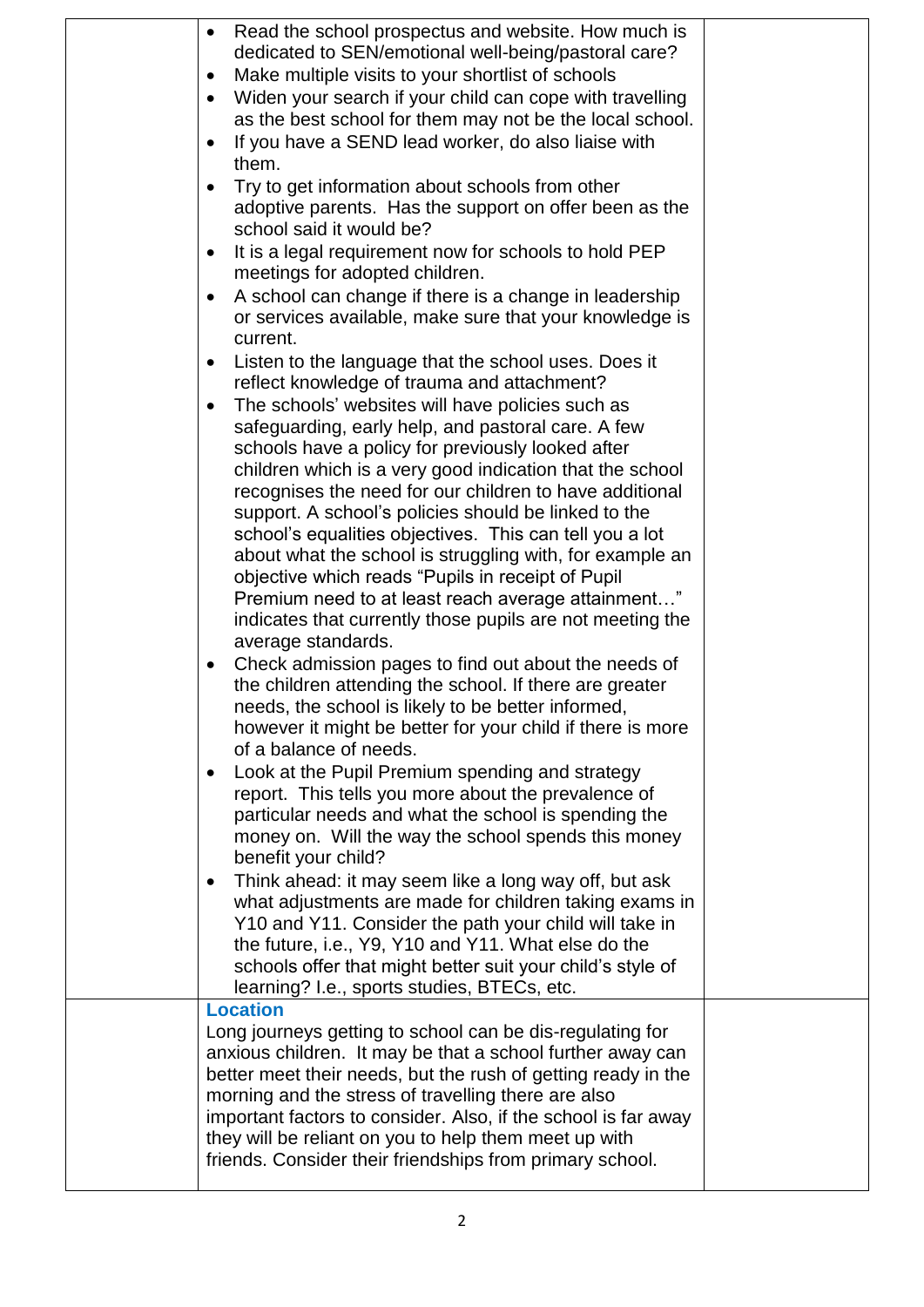| Head of YR7<br><b>SEND lead</b><br>$\bullet$<br>Transition teacher (this may be head of Y7)<br>٠<br>Pastoral care lead<br>$\bullet$<br>Other adoptive parents but bear in mind your child's needs<br>may be very different to theirs, as they may differ from that of<br>an older sibling.                                                                                                                                                                                                                                                                                                                                                                                                                                                                                                                                                                                                                                                                                                                                                                                                                                                                                                                                                                                                                                                                                                                                                                                                                                                                                                                                                                                                                                                                                                                                                                                                                                                                                                                                                                                                                                                            |  |
|-------------------------------------------------------------------------------------------------------------------------------------------------------------------------------------------------------------------------------------------------------------------------------------------------------------------------------------------------------------------------------------------------------------------------------------------------------------------------------------------------------------------------------------------------------------------------------------------------------------------------------------------------------------------------------------------------------------------------------------------------------------------------------------------------------------------------------------------------------------------------------------------------------------------------------------------------------------------------------------------------------------------------------------------------------------------------------------------------------------------------------------------------------------------------------------------------------------------------------------------------------------------------------------------------------------------------------------------------------------------------------------------------------------------------------------------------------------------------------------------------------------------------------------------------------------------------------------------------------------------------------------------------------------------------------------------------------------------------------------------------------------------------------------------------------------------------------------------------------------------------------------------------------------------------------------------------------------------------------------------------------------------------------------------------------------------------------------------------------------------------------------------------------|--|
| What to look for when visiting schools & talking to<br><b>staff</b><br>Talk to as many key staff members as possible. As well as<br>looking at body language (i.e., are they willing to listen or are<br>they alarmed by your questions/scenarios given?) also look for:<br>Attitude of senior leadership and SENCO: A number<br>of staff will work with your child in secondary school<br>so the attitude of the head teacher and SENCO will<br>be vital. Do they have some understanding of<br>trauma and attachment? Ask to speak directly with<br>the SENCO/ASD team about your child's needs and<br>the support the school will offer.<br>Designated Teacher (has this teacher or another<br>$\bullet$<br>member of staff undertaken attachment and trauma<br>training? Is there a willingness to understand the<br>needs of the adopted child in school?)<br>Strong pastoral care with an understanding of<br>$\bullet$<br>trauma and attachment. Have any specific pastoral<br>care staff had training such as training from the<br>Virtual School? When was the last time? Is it a tick<br>box or integrated into the core of what they do?<br>A trauma and attachment informed school. Are they<br>a 'thrive' school or do staff have access to Emotional<br>Literacy Support Assistants (ELSA) or Child and<br>Adolescent Mental Health Services (CAMHS). Look<br>closely at what underlies their claims to be trauma<br>or attachment aware. For example, only one<br>member of staff needs to have undergone training<br>for the school to label itself as 'Thrive' or ELSA<br>trained. How many staff have had training? Ideally<br>all staff will have had training in attachment.<br>Lunch time clubs and support around un-structured<br>٠<br>times<br>Give the school scenarios and see how they<br>respond, e.g., "what if they go into a fight or flight<br>response and run? Who would be there to support<br>them? Is there a safe sensory space for them to go<br>to?<br>A safe space such as a Learning Support Base can<br>٠<br>be helpful, but who is the key adult their? Who will<br>be their emotionally available adult? |  |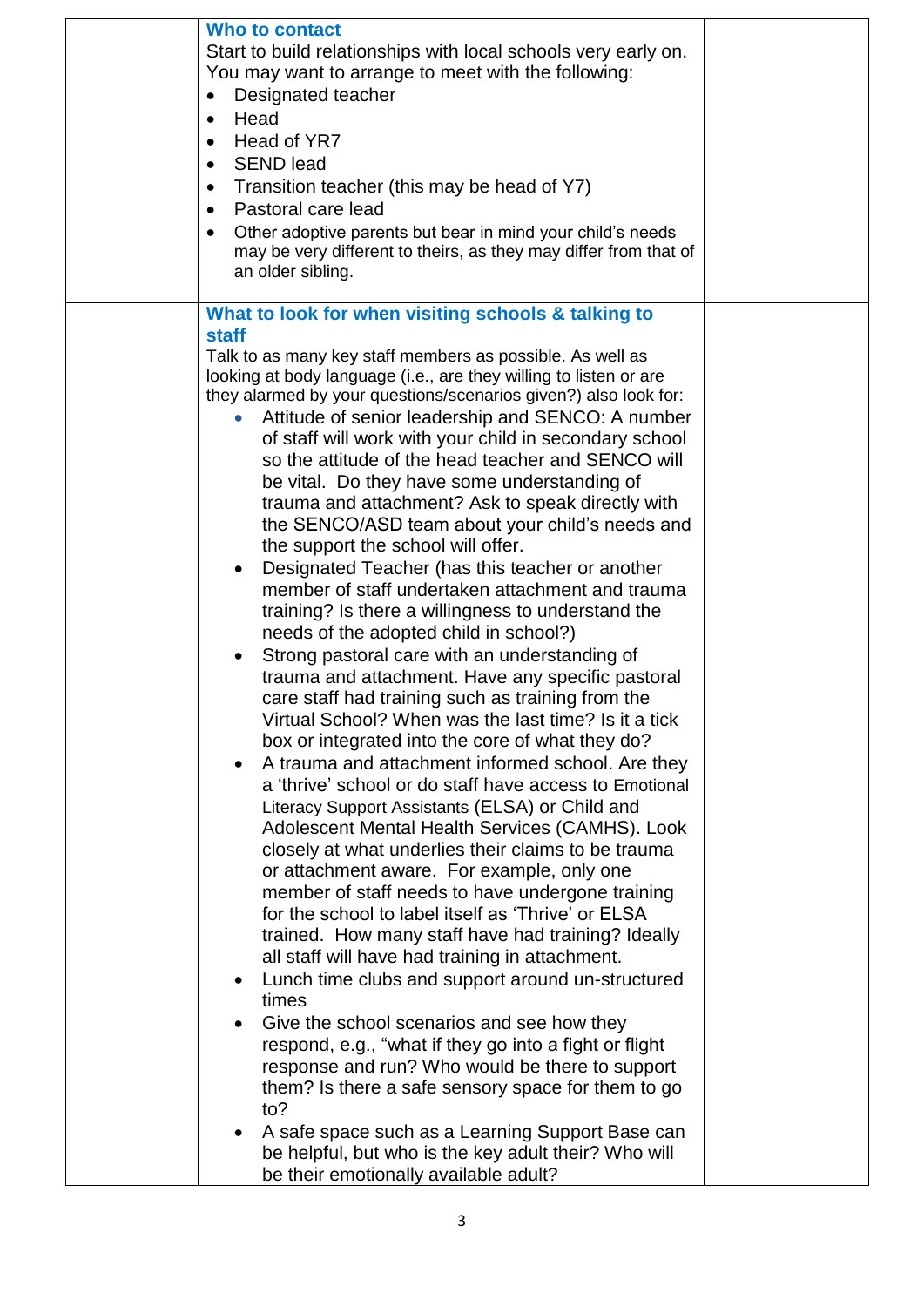|                                                                      | Actions speak louder than words. Do they give up<br>time to speak with you? Do they listen?<br>Does the school have a relationship policy which<br>teaches children to learn from their behaviours?<br>Schools are bound by some statutory policies but<br>have choice policies which will tell you a lot about<br>the ethos of the school.<br>Choosing a school that supports children with a<br>range of learning needs may help your child feel<br>more 'blended' as well as the school being more<br>likely to meet their needs.<br>Listening to your childA child may want a fresh<br>$\bullet$<br>start, a chance to not be judged for previous<br>behaviours or they may want to be with their friends;<br>be careful not to make assumptions. |  |
|----------------------------------------------------------------------|-------------------------------------------------------------------------------------------------------------------------------------------------------------------------------------------------------------------------------------------------------------------------------------------------------------------------------------------------------------------------------------------------------------------------------------------------------------------------------------------------------------------------------------------------------------------------------------------------------------------------------------------------------------------------------------------------------------------------------------------------------|--|
|                                                                      | <b>Behaviour Policy</b>                                                                                                                                                                                                                                                                                                                                                                                                                                                                                                                                                                                                                                                                                                                               |  |
|                                                                      | The behaviour policy of the school is an important<br>factor. Are they willing to differentiate the behaviour<br>policy in line with your child's needs?<br>Ideally look for a behaviour policy which has a<br>Restorative justice approach and is relationship-<br>based.<br>'Zero tolerance' policies are prevalent in many<br>Secondary schools and can be challenging and<br>shame-inducing for many adopted children. Such<br>schools often send children to "isolation rooms".                                                                                                                                                                                                                                                                  |  |
| <b>Y6 Autumn</b>                                                     | <b>Adopted children have priority status</b>                                                                                                                                                                                                                                                                                                                                                                                                                                                                                                                                                                                                                                                                                                          |  |
| term                                                                 | Make sure you confirm that your child has been adopted or<br>is looked after when completing the application form to<br>ensure that they are given priority for a place at your<br>chosen school.                                                                                                                                                                                                                                                                                                                                                                                                                                                                                                                                                     |  |
| Once you                                                             | <b>Transition and communication</b>                                                                                                                                                                                                                                                                                                                                                                                                                                                                                                                                                                                                                                                                                                                   |  |
| have<br>accepted a<br>secondary<br>school place<br>for your<br>child | Ask for a longer transition. The new school should<br>$\bullet$<br>understand that your child might need a longer<br>transition and the primary school should supported this.<br>For example, your child may benefit from attending the<br>new school for one afternoon per term in addition to a<br>normal transition.<br>Ask if the school would consider a 'meet the teacher<br>$\bullet$<br>and key staff' Zoom with your child. Several Zoom<br>sessions could be really helpful to help build trust and<br>familiarity.                                                                                                                                                                                                                         |  |
| <b>Once your</b><br>child has                                        | Provide proof that your child is adopted<br>To ensure the school receives Pupil Premium Plus                                                                                                                                                                                                                                                                                                                                                                                                                                                                                                                                                                                                                                                          |  |
| started<br>school                                                    | (currently £2,300 per year) to help close the gap in your<br>child's learning. Some parents do not wish schools to know<br>that their child is adopted. If this is the case and the school<br>can guarantee that this information will remain confidential,<br>it may be worth considering as schools will use pupil<br>premium plus money to offer extra tuition, free music                                                                                                                                                                                                                                                                                                                                                                         |  |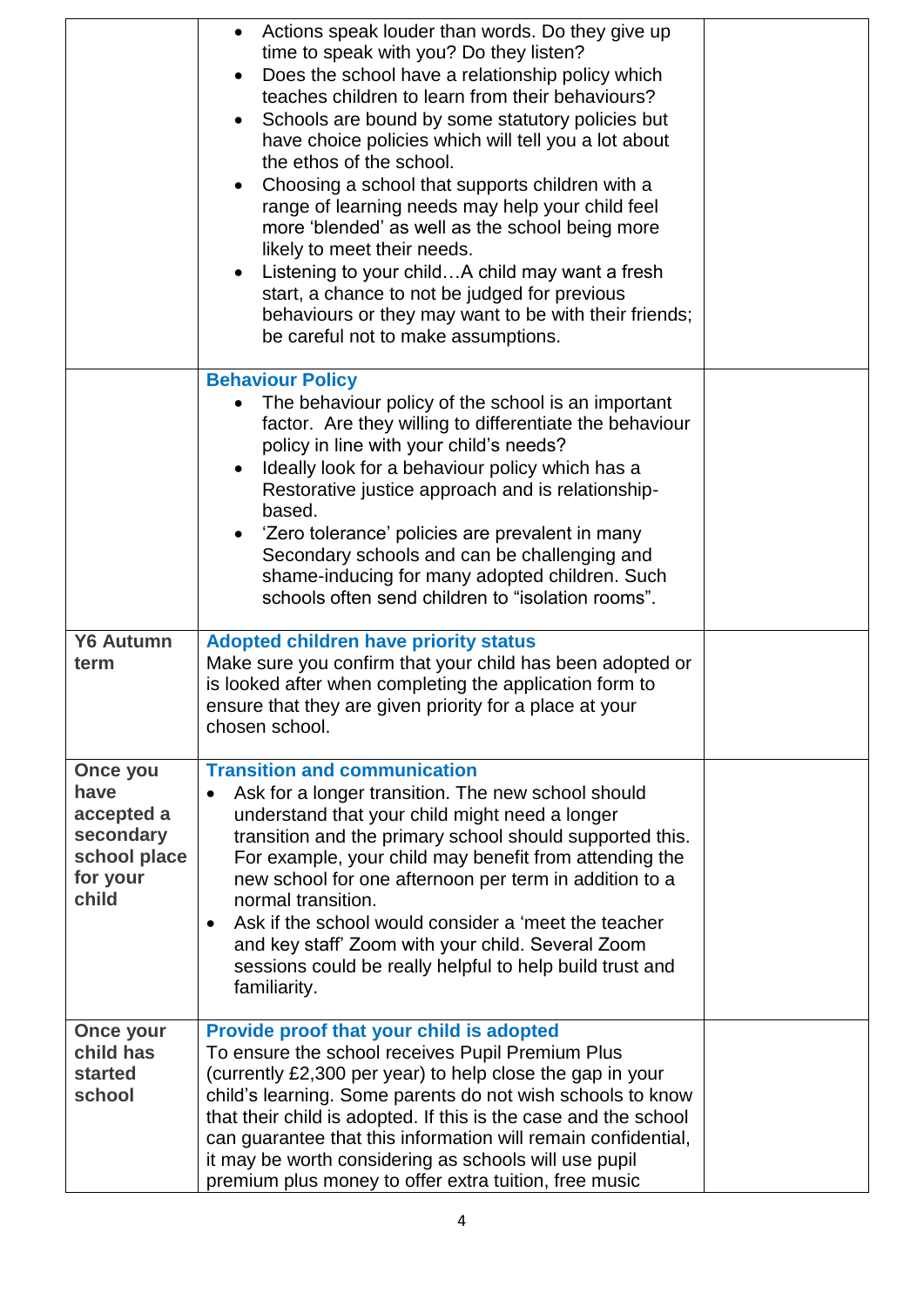|                                                             | lessons and contributions to school trips away to adopted<br>and looked after pupils.                                                                                                                                                                                                                                                                                                      |  |
|-------------------------------------------------------------|--------------------------------------------------------------------------------------------------------------------------------------------------------------------------------------------------------------------------------------------------------------------------------------------------------------------------------------------------------------------------------------------|--|
|                                                             | <b>Coffee morning for adoptive parents</b><br>If there isn't one already ask if you can organise a termly<br>meeting with other adoptive parents at the school. The<br>group should ideally have a strong link with the designated<br>teacher and be able to support the school in deciding how<br>Pupil Premium Plus (PP+) is best spent. For guidance on<br>spending PP+ see Appendix 1. |  |
|                                                             | <b>Resources</b><br>PAC-UK's Education Service has developed a range of<br>resources to support families, schools and local authorities<br>in meeting the educational needs of adopted children. See<br><b>Appendix 2.</b>                                                                                                                                                                 |  |
|                                                             | <b>Additional support if needed</b><br><b>Social workers</b> may be able to meet with members of staff<br>to offer advice and guidance                                                                                                                                                                                                                                                     |  |
|                                                             | <b>Therapists</b> can offer a consultation with the school as part<br>of a therapeutic package funded by the Adoption Support<br>fund (ASF).                                                                                                                                                                                                                                               |  |
|                                                             | Team Around the Family (TAF) Don't be afraid to ask for<br>a TAC meeting to help support a transition. This might<br>include your CCS social worker, the virtual school, a SEND<br>lead worker, SENCO and teacher from primary school and<br>SENCO/Designated teacher from the secondary school.                                                                                           |  |
| If the school<br>doesn't<br>seem right<br>for your<br>child | <b>Changing schools</b><br>If things go wrong and your school of choice doesn't work<br>out, don't be afraid to consider a change to support your<br>child. You have not failed, nor has your child.                                                                                                                                                                                       |  |

# **Appendix 1: Pupil Premium Plus**

For up to date information on how much Pupil Premium Plus funding is available for each of the qualifying groups please check the Government website at <https://www.gov.uk/government/publications/pupil-premium/pupil-premium>

## **Pupil Premium Plus**

Pupil Premium Plus (PP+) is allocated to support the educational achievement of lookedafter and previously looked-after children, including adopted children. It currently stands at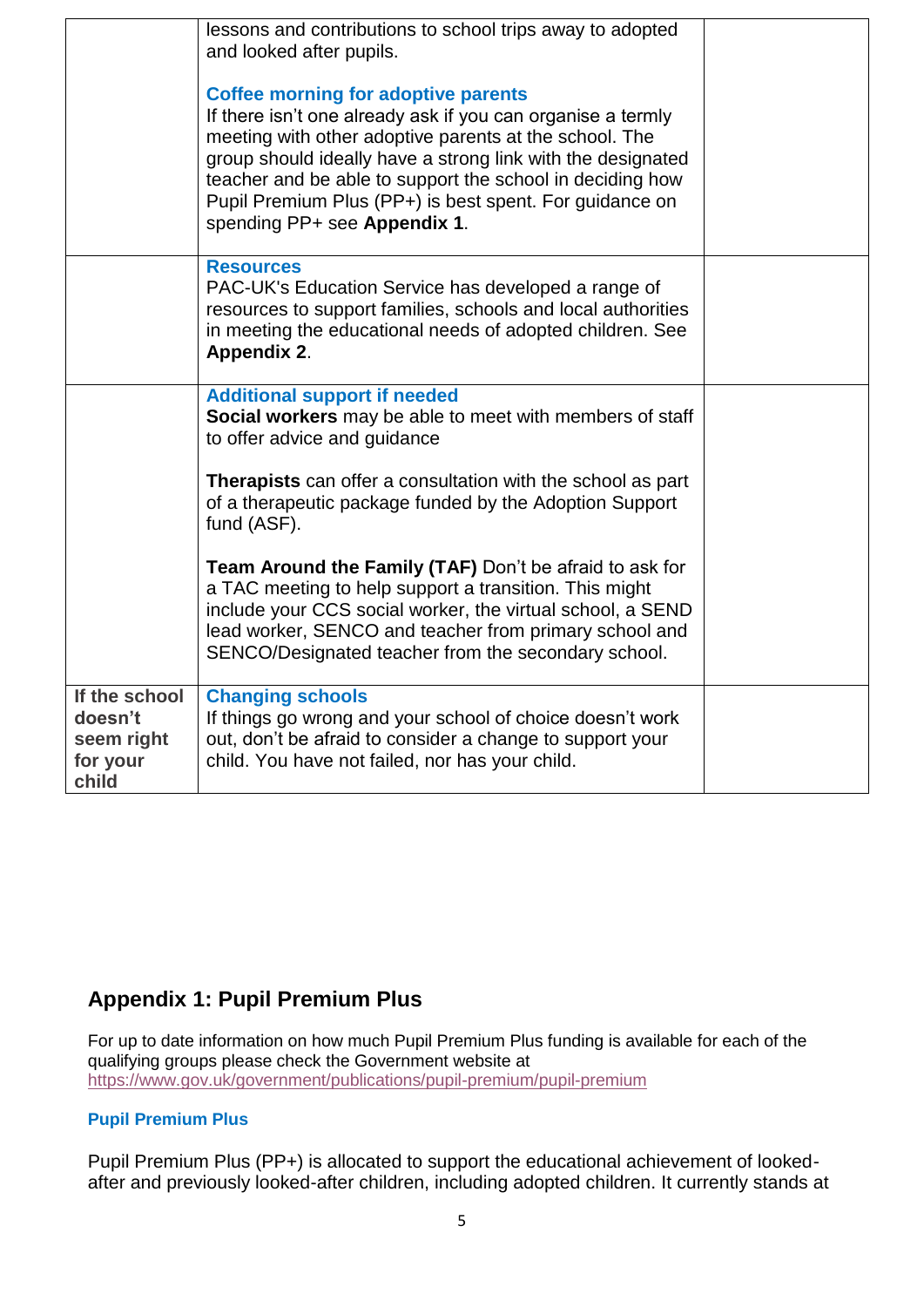£2,345 per year, per eligible child. While PP+ for looked after children is administered by the virtual school in each local authority, the PP+ for previously looked after children goes directly to schools. Part of the new statutory duties for Designated Teachers for Previously Looked After Children includes involvement in planning for the use of PP+, and supporting parents and carers to be part of the decision-making process.

#### **How is funding accessed?**

In order for schools to access the funding, parents and guardians must declare their child's adoptive status directly to the school before the school completes the January census. Parents and guardians must provide evidence, for example, a copy of the legal order, or a confirmation letter from the local authority which placed their child. Parents should not need to declare their child's status again until the child changes school.

#### **What is the money for?**

The Department for Education (DfE) has said that it intends the funding to be spent on: '...helping adopted children emotionally, socially and educationally by providing specific support to raise their attainment and address their wider needs.' The focus on children's social and emotional and wider needs is in contrast to the Pupil Premium for children eligible for free school meals, which is focused on closing the attainment gap. The money is not ring fenced and does not have to be spent on the individual child.

The DfE has said that it has introduced this flexibility so that schools can get maximum impact from the funding and so that children who change schools are not disadvantaged. In deciding how to use the Pupil Premium Plus, schools will want to understand and take account of the particular needs of looked after and previously looked after children, as these may be additional to or different from the needs of children who attract the Pupil Premium because they are from financially deprived family circumstances; for example, financial subsidies such as school trips and clubs may not address the needs of previously looked after children.

The DfE has clearly said that the funding should not be used to supplement the general school budget, or to support other groups of pupils such as those with special educational needs or who are low attaining. Some children who are eligible for additional support using Pupil Premium Plus will have special educational needs or low attainment, but these are needs which should anyway be met through the usual or additional funding streams available to the school.

The DfE encourages schools to use robust evidence when making decisions about how to spend the funding to support previously looked after children and recommends seeking advice from the local authority, the virtual school and the designated teacher for looked after children, as the impact of abuse, neglect, trauma and loss does not disappear overnight.

The DfE says that schools are also encouraged to seek advice from national organisations that specialise in adoption support. The DfE commissioned BAAF to gather examples of good practice in spending the Pupil Premium Plus. This review can be found here.

#### **Who decides how the funding is spent?**

It is up to each individual school to decide how to spend the money. The DfE has clearly stated that it is good practice to consult parents and guardians when making the decision. Some schools are consulting with individual parents and guardians, while others have invited adopters and special guardians to group consultations or task groups about how to spend the funding. Schools must act transparently and publish their pupil premium spending on their websites.

Schools should separate their pupil premium and pupil premium plus spending in these breakdowns, since the needs of the two groups are different. Virtual Schools should be able to offer guidance to schools to help them to decide how pupil premium funding can be best spent.

#### **Spending it wisely**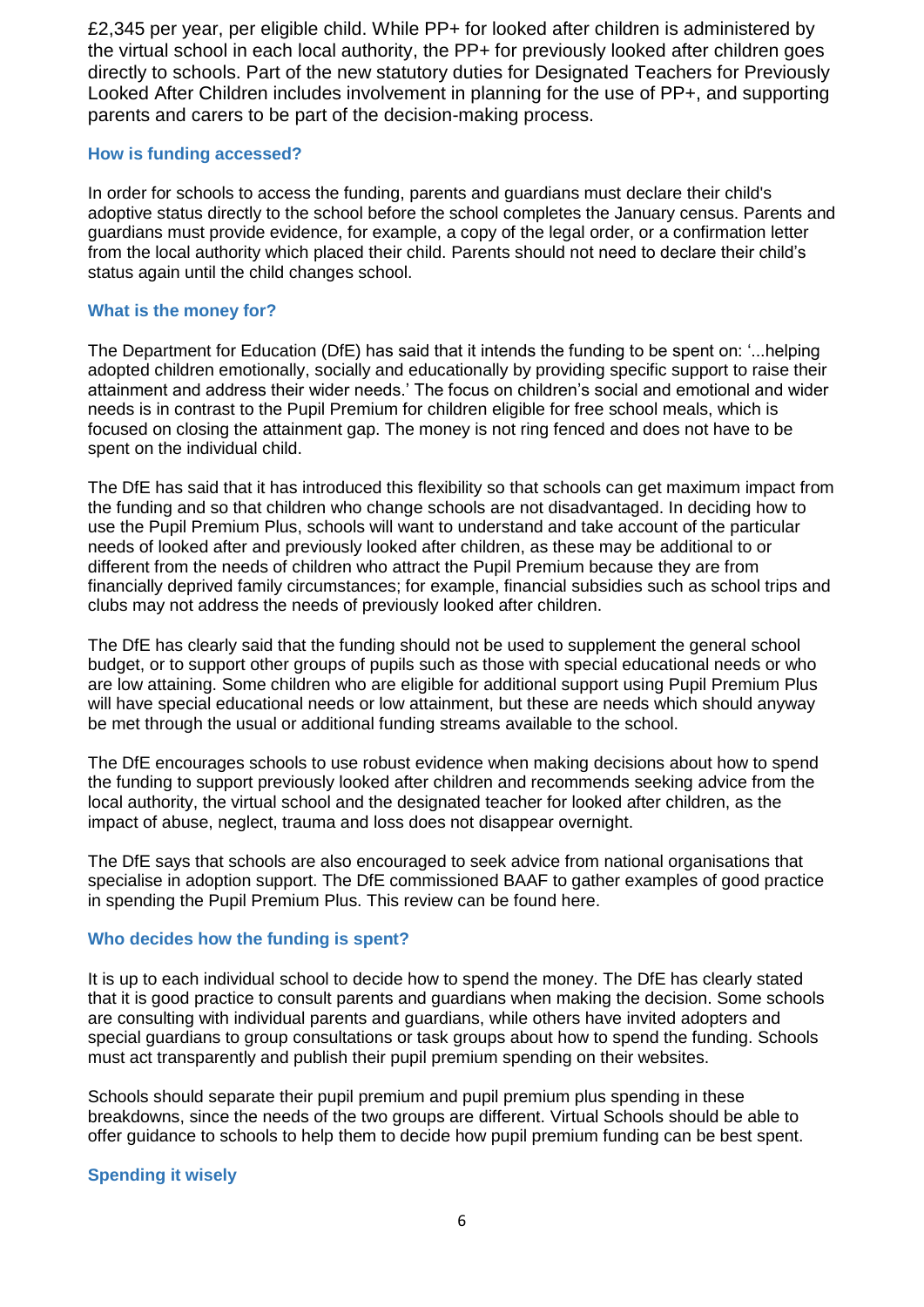PAC-UK Education Service Guide recommends that every decision about spending begins with a good understanding of each child's needs. Personal Education Plans (PEP), a format used for children in care, are ideal for gathering the views of the child, parents, school and social worker (where the adoption/special guardianship support service is involved). This shared understanding of the child's needs makes it possible to identify the intervention needed to support the child needs, which then informs Pupil Premium Plus spending. The PEP is also an excellent conduit for the school and family to work together. In some instances an Educational Psychology assessment of the child's strengths and needs may be helpful to inform this process. It might be possible to use Pupil Premium Plus to commission such an assessment from the LA's Educational Psychology Service. PAC-UK also has a specialist Educational Psychology Service.

The DfE has suggested that the funding could be partially used for training members of school staff in how to support children who have experienced trauma and loss. CCS Adoption is able to provide trauma and attachment training for school staff. Our experience is that permanently placed children can particularly struggle with: Attachment relationships with adults | Managing their peer relationships | Managing their feelings and behaviour | Coping with transitions | Developing their executive functioning skills.

PAC-UK Education Service Guide suggests that schools consider using the funding to…

### **1. Provide nurture and relationships through:**

- A nurture breakfast club which allows children to settle into the school day
- Providing meet and greets for children at the start of the day
- A nurture room and group. More information about the Nurture Group Network can be found here.
- Training and supporting staff to provide key attachment relationships with regular 1:1 'attachment time' built into children's timetables.

#### **2. Scaffold children's social skills and peer relationships, for example through:**

- Social skills groups or Circle of Friends interventions
- Lunchtime clubs with opportunities to practice social skills
- Training midday supervisors to provide structured play at break times
- Friendship groups
- Facilitating friendships e.g. through a buddy scheme or peer mentoring initiative.

#### **3. Support emotional literacy and emotion regulation through:**

- Emotional literacy and emotion regulation groups, including anger management
- Appointing and training an Emotional Literacy Support Assistant (ELSA)
- Providing calm boxes and staff to spend 1:1 time helping children to regulate themselves
- Providing calm zones in classrooms and centrally within the school.

## **4. Support children to cope with transitions and change by:**

- Providing additional structure during break and lunchtimes
- Providing safe spaces for children to come to throughout the school day
- Appointing a transition worker to support children through the Year 6 to Year 7 transition
- Identifying a group of staff who can provide cover for absence, reducing the need for external supply staff
- Spending time preparing children for change in advance e.g. using social stories or visual timetables
- Liaising closely with parents and guardians who can help their children prepare for and cope with change.

#### **5. Develop children's executive functioning skills through:**

- Training staff in understanding and supporting executive functioning skill development in the classroom and on the playground
- Providing individual and group sessions which focus on scaffolding the skills needed
- Providing coaching for children who struggle to plan and organize e.g. check-ins to ensure they have books and equipment, have recorded the homework, etc.